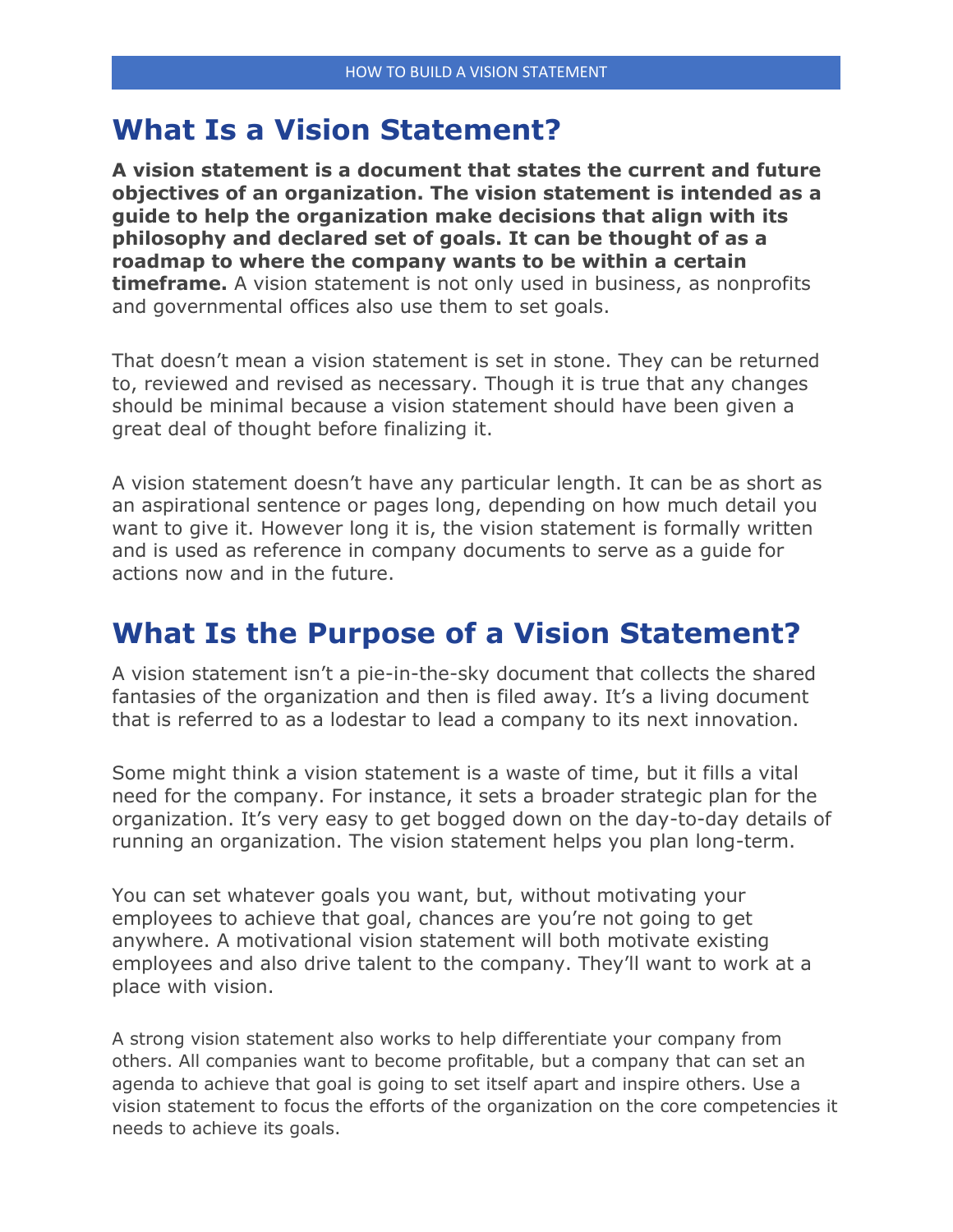# **Best Practices for Writing a Vision Statement**

There is no template to writing a vision statement, however a common structure for successful ones includes these traits:

- **Be Concise:** This is not the place to stuff a document with fluff statements. It should be simple, easy to read and cut to the essentials, so that it can be set to memory and be repeated accurately.
- **Be Clear:** A good rule of thumb for clarity is to focus on one primary goal, rather than trying to fill the document with a scattering of ideas. One clear objective is also easier to focus on and achieve.
- **Have a Time Horizon:** A time horizon is simply a fixed point in the future when you will achieve and evaluate your vision statement. Define that time.
- **Make it Future-Oriented:** Again, the vision statement is not what the company is presently engaged in but rather a future objective where the company plans to be.
- **Be Stable:** The vision statement is a long-term goal that should, ideally, not be affected by the market or technological changes.
- **Be Challenging:** That said, you don't want to be timid in setting your goals. Your objective shouldn't be too easy to achieve, but also it shouldn't be so unrealistic as to be discarded.
- **Be Abstract:** The vision statement should be general enough to capture the organization's interests and strategic direction.
- **Be Inspiring:** Live up to the title of the document, and create something that will rally the troops and be desirable as a goal for all those involved in the organization.

# **Examples of Great Vision Statements**

These examples prove that a vision statement isn't a templated document that only differs from other organizations by the branded logo on top of it.

### IKEA

"Our vision is to create a better everyday life for many people." That's aspirational, short and to the point. More than that, it sets the tone for the company and makes it clear that they're in the market to offer low-priced good furnishings that suit everyone's lifestyle.

#### Nike

"Bring inspiration and innovation to every athlete\* in the world. (\*If you have a body, you are an athlete.)" Nobody cared much for sneakers in the past. They were just another piece of sports equipment. But Nike saw a